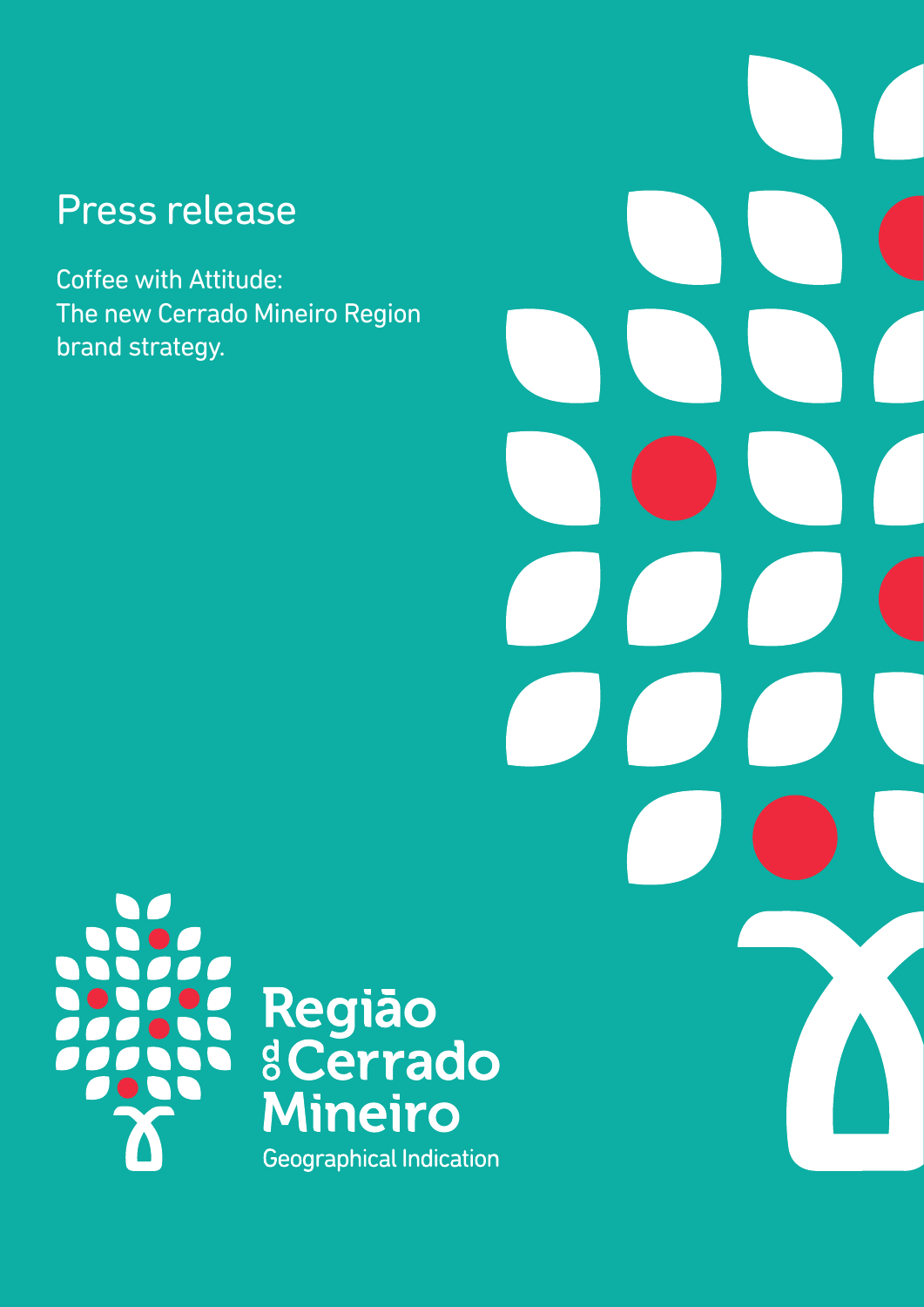### Coffee with Attitude: the new Cerrado Mineiro Region brand strategy

In an event that took place in Uberlândia, Minas Gerais, last April 19, and that had the presence of over 600 people, among coffee producers and leaderships, the Cerrado Coffee Growers Federation released its innovative strategy, focused on new ways to produce and do business. The initiative aims the recognition of the producers and the development of the region; and is also aimed at new markets, better qualified ones, and the growing segment of conscious consumers who demand ethical products and value the origin, the high quality and traceability of all products they consume.

This is all about a new posture, led by the Cerrado Coffee Growers Federation and supported by Sebrae-MG. The strategy is based on the concept 'Coffee with Attitude' and intends, amongst other things, to attract investments from companies, roasters and coffee shops from Brazil and abroad, for partnerships on individual projects or with groups of coffee producers, related to socio-economic and environmental development of the region.

"The quality of our production is already known and valued in the traditional export and import market, which pays higher prices for our coffees," says Sérgio Francisco de Assis, president of the Federation, reminding that 70% of the annual production (on average of 5 million bags) is sold to roasters in European countries, the United States and Japan. "What we intend now is to seek, among consumers and new markets, recognition of the Cerrado Mineiro region as a producing origin of ethical coffees, grown in a unique terroir and guaranteed by geographical indication," adds the president.

The goal is ambitious: to consolidate a new perception for the Cerrado Mineiro region. The perception we are "A Region with Attitude to the New World Coffee." The proposal is that the consumers realize that they are not only purchasing coffee, but the whole experience and history of its region and communities. It's indeed a long-term strategy, which will be held from business partnerships, and that requires the engagement of the region coffee farmers in the production and development of the 'Coffee with Attitude'. That's exactly why the investments to be made will depend on the formatting of each of the partnerships.

#### The product 'Coffee with Attitude'

The 'Coffee with Attitude' embodies all production aspects, as well as the social and cultural ones of the Cerrado Mineiro region. Therefore, it is an ethical, traceable and high quality product;

Ethical: coffees produced with sustainable practices, which lead to development, recognition and shared value for producers, for the Cerrado Mineiro region and strategic partners.

Traceable: coffees produced through a singular production process, based on the unique attributes of the protected geographical indication owned by the Cerrado Mineiro region, proven and guaranteed by the certification of origin, sustainability and quality.

High Quality: differentiated coffees produced with the origin preserved in a unique terroir that characterizes the Cerrado Mineiro region.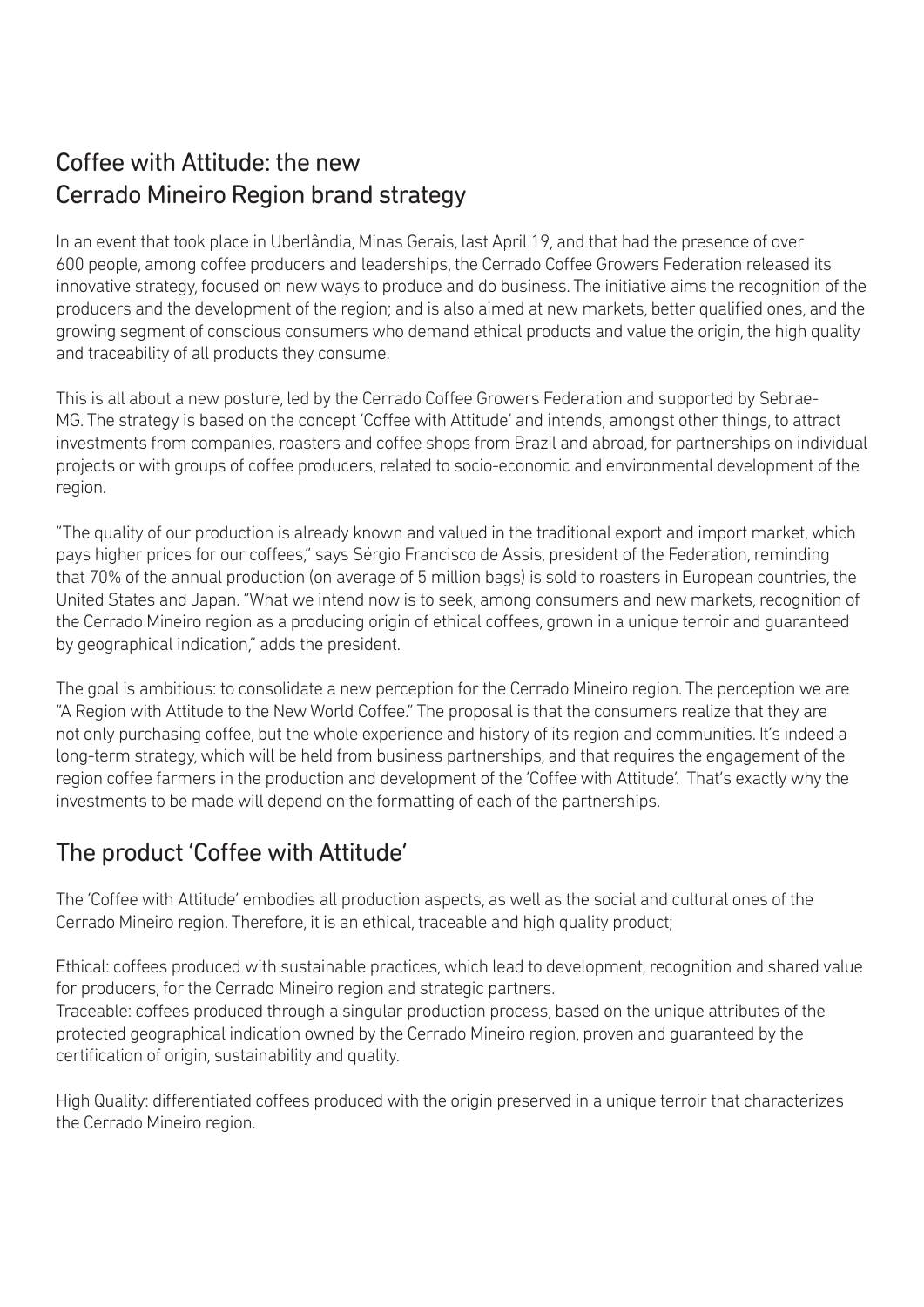#### Pioneering acts and entrepreneurship as vocation

According to the supervisor of the Federation, José Augusto Rizental, the changes being made are profound, conceptual, organizational and structural. The name Café do Cerrado, for instance, is from now on known as the Cerrado Mineiro region, which is the official nomenclature given by the Geographical Indication. "It's not just a simple change of names," he says. "The inclusion of the word 'region' personifies and embodies the producers and the history of coffee production in Cerrado Mineiro, which began in the 1970s through a governmental plan to encourage exploration of new regions with favorable climatic and geographical conditions for growing coffee".

Rizental highlights the diversity of the formation of coffee production in the Cerrado Mineiro region: "People with different profiles and from different areas occupied the region. It was the pioneering and enterprising attitude along with the ability that these diverse people have to stand united that allowed our region, which had no coffee culture tradition, to show its vocation and gain prominence in the Brazilian coffee culture in a little more than four decades. This is our DNA: diversity and unity, pioneering and enterprising attitude".

In addition to the new denomination, the strategy also includes the rescue, along with 4,500 producers and communities from the region, of the great achievements made since 1992, which was when Caccer (the Cerrado Coffee Growers Associations Council – now known as the Cerrado Coffee Growers Federation) was created.

"We're trying to relate to the concept 'Coffee with Attitude' the numerous pioneering actions taken over the years," explains Rizental. "We were the first coffee region in the world to earn the certificate of indication of origin, and the first coffee-producing region in Brazil to obtain the ISO 9001 quality management certification," he explains. We were also the first ones to stamp a mark of a region in coffee bags (where it is traditionally printed the symbol of 'Café do Brasil'), and the first ones to create a coffee certification program, which guarantees the origin and quality of the products.

#### The brand strategy development

The design of the branding of the region was developed and structured during 2010, by Be Consulting, a management and innovation consulting company. The process was conducted in three phases that had a total length of 8 months. A project team was strategically chosen among the leaders of the entities that compose the Cerrado Coffee Growers Federation. This team accompanied, discussed and approved of all activities performed in each phase. First, internal and external polls were conducted, and the market and the tendencies in consumers' behavior were analyzed. In the second step, it was set a strategic platform for the region, along with organizational and structural actions to be taken. Finally, it was created a new expression for the brand of the region in verbal, visual and behavioral terms.

In December 2010, during the Annual Meeting of the Cerrado Mineiro Region Leaders, the branding project was presented and approved. Amongst the actions we have the new region brand identity, "which is an expression of our purpose, our vision, of how we want to be perceived in the future," explains Rizental, adding that, due to this, the logo expresses the three action pillars on which the region brand strategy relies: integration, development and connection.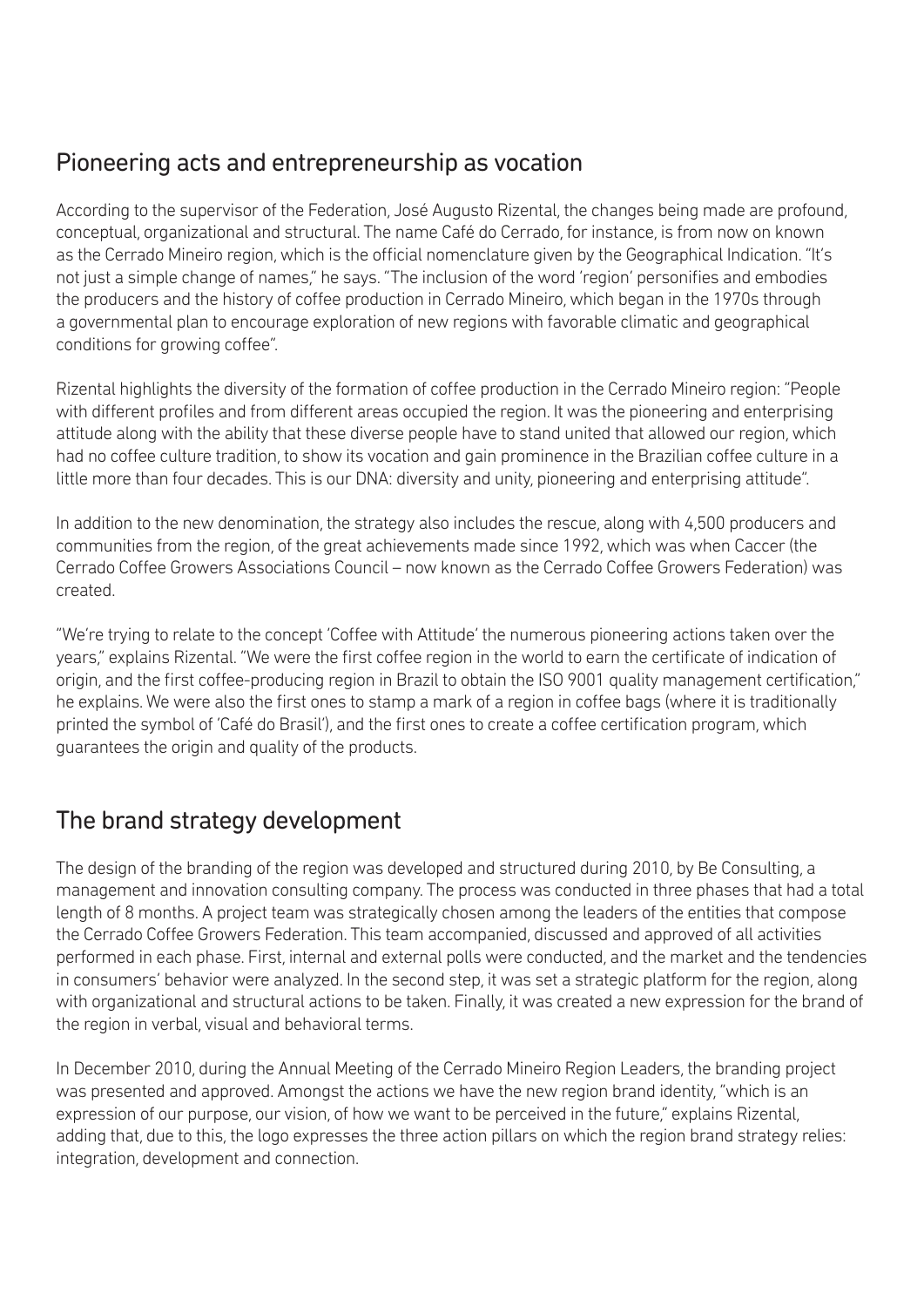#### More than a logo, another innovation in the region

During the process of building the strategy, the region project team understood that a brand must not be just a logo, a motto or just a marketing and communication tool. "A brand is the vision, the purpose that will guide, inspire and differentiate the Cerrado Mineiro region in the near future," says Paulo Vischi, head of brand strategy of 'Be Consulting'. The Cerrado Mineiro region branding project uses the brand as a management approach, and not only mere communication. "We have the central idea - 'Coffee with Attitude' - influencing all aspects of the development of the region, as well as the elaboration and segmentation of its products and services, the structuring of production and certification processes, the way producers and leaderships think and act and, ultimately, the building of a true and coherent image for the region," explains Paul Vischi.

The Cerrado Mineiro region is the first Geographical Indication in Brazil to have a Place Branding Project (brand strategies for countries, cities and regions). "This is an innovative and sophisticated approach, little known in Brazil and even abroad, and extends far beyond the creation of a logo or a marketing campaign. It is an evolution of the understanding and use of a brand to build shared value and differentiation for a region, city or country. Sebrae-MG, which had already realized this, invested and believed that this was a necessity throughout the region," said Priscilla Lins, the institution agribusiness manager.

According to Paul Vischi, the first error committed while working the strategy of a region is to treat it as a consumer product, and invest only in an advertising campaign, which eventually ends and simply disappears. The focus of Place Branding strategy must be defining a relevant vision of the future that will bring sustainable development and, therefore, differential for the region. "The most important thing is not knowing what the region is today, but what it can be in the future, and this requires drawing a path, planning a strategy and actions to build this future. It's the difference between having a mission and being in a mission," says Vischi.

"It is widely discussed the concept of adding value. However, it is necessary, first, to create this value before capturing it. It is a process of long-term building made with real organizational and structural actions, driven by our purpose, and not just marketing," explains Rizental.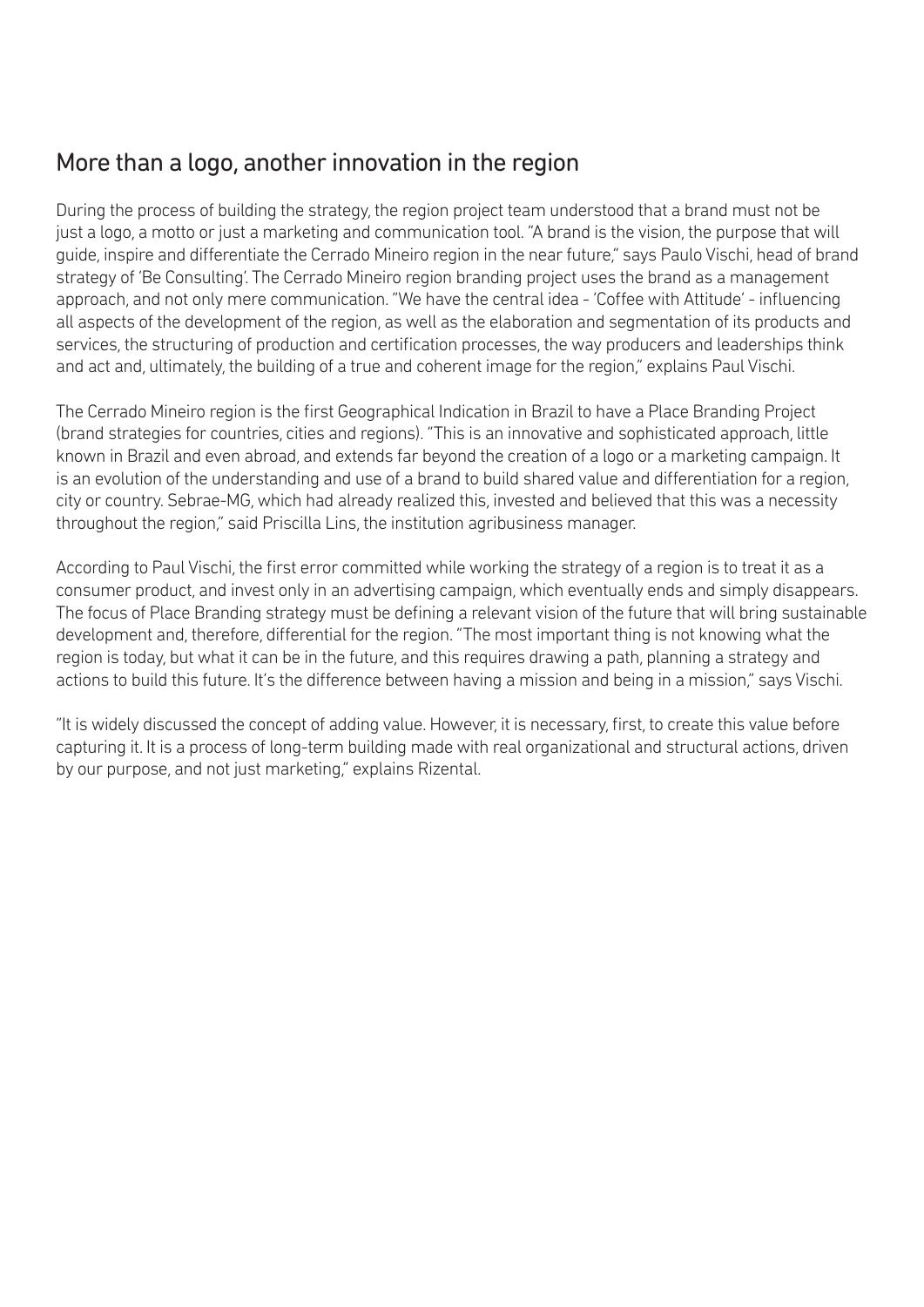#### About the region, its potential and geography

The Cerrado Mineiro is the only Brazilian coffee-producing region that has a certification of origin based on its geographical indication. Nowadays, around 220 local farms are certified. They account for 20% of the production, an amount equivalent to 700,000 bags.

Any strategy aimed at influencing the evolution of the coffee activity and involving the 4,500 producers in 55 municipalities immersed in the geographical region of the Cerrado Mineiro, which gets fame as much for its high quality coffee as for its high productivity. In 2010, according to a harvest survey conducted by Conab, it was harvested 34,84 bags per hectare, one of the highest rates among all regions in Brazil, even surpassing the average of the state - Brazil's largest producer – which was 24,99 bags per hectare.

With average yields of about 5 million bags, the region cultivates mainly two varieties of Arabica coffee – Catuaí and Novo Mundo (New World). These are coffees that, depending on the climate, soil, cultivation methods and the planting which is done in altitudes ranging from 800 to 1,300 meters, result in a beverage with unique identity, intense aroma notes, ranging from caramel to wallnuts , delicate citrus acidity with a slight hint of orange, sweetened flavor and long chocolaty finish (aftertaste).

Tempo de Comunicação - April/2011 Author: Marilia Moreira (MTb 11,381) - Contact: Eduardo Buitron Phone / fax: +55 (11) 3868-4037 - tempocom@uol.com.br